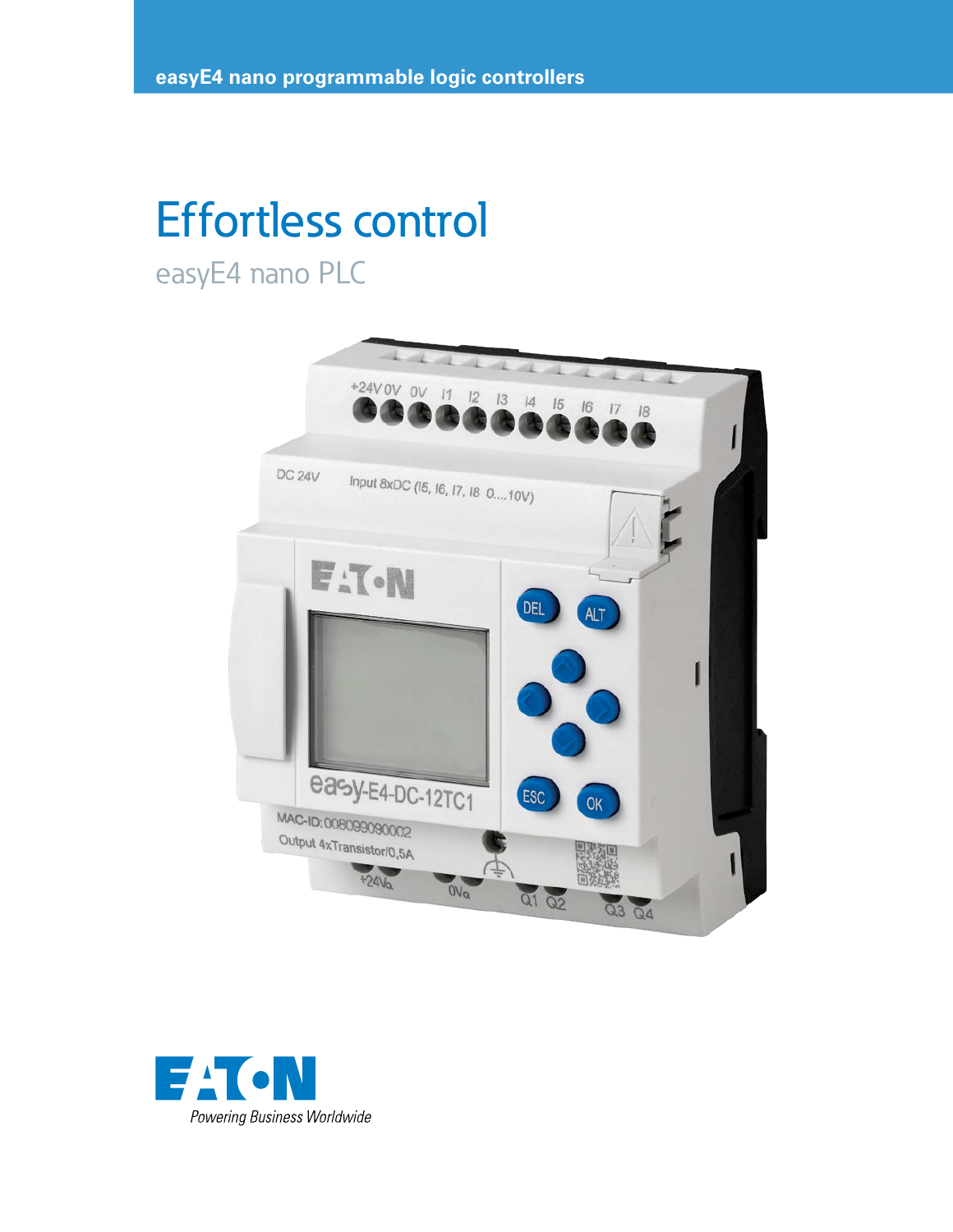

The easyE4 is the world's premier nano PLC. Containing 12 I/O with the capability to be expanded to a network of up to 188 I/O points, the easyE4 provides the ideal solution for lighting, energy management, industrial control, irrigation, pump control, HVAC and home automation. Whatever your application, the compact and flexible easyE4 enables control systems that are efficient and effortless to implement.



#### **Base devices**

Available with or without display.





#### **Expansion devices**

Add up to 11 expansion devices to a base device for up to 188 I/O points.



## **Programmable**

- Four programming languages
- Includes complex functions such as counter, edge and timer-controlled interrupt
- Create user-defined function blocks

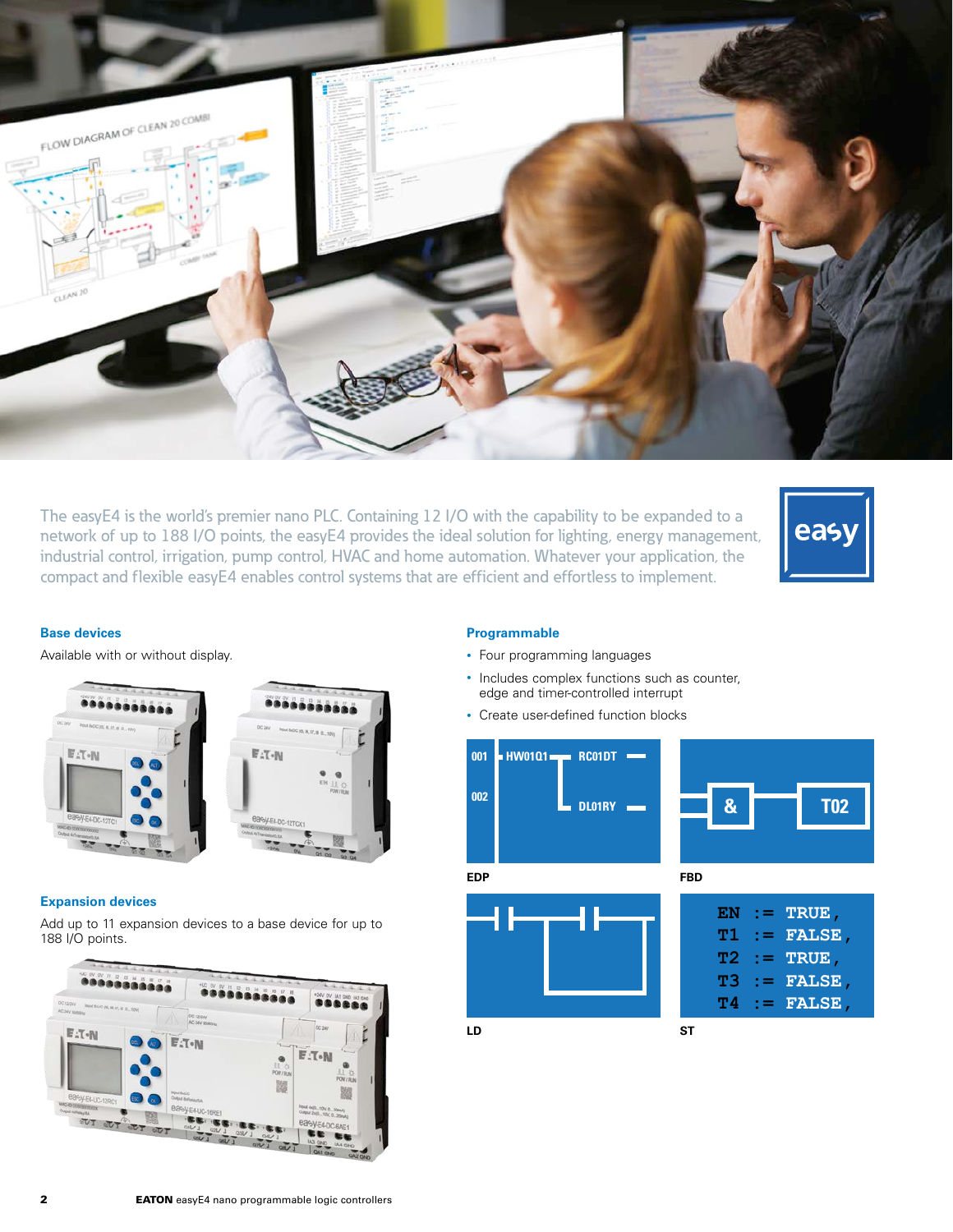## Examine your system with ease

Use the display on the base device for convenient visualization on site.







## **Customizable and advanced communication**

Custom background colors for alarms and start graphics,

## **Visualization via Ethernet**

Any HMI, like an XV100 or XV300, can be connected to the easyE4, for example via Modbus® TCP.



#### **Wireless visualization**

Any standard browser can access the easyE4 web server via a WLAN router, a repeater or dLAN.